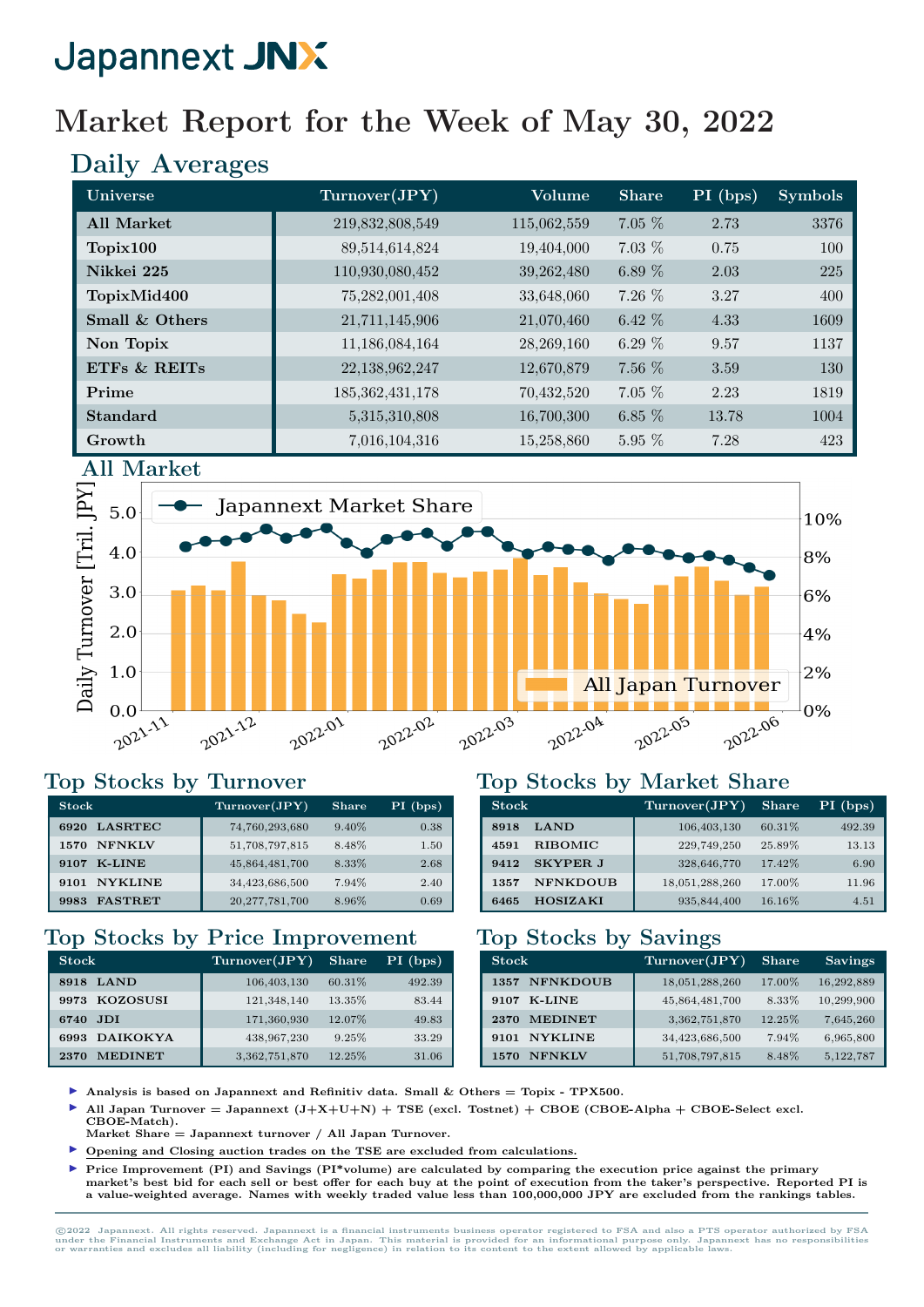## Top 10 Stocks by Turnover

### Topix 100

| <b>Stock</b>            | Turnover(JPY)     | Share  | $PI$ (bps) |
|-------------------------|-------------------|--------|------------|
| <b>LASRTEC</b><br>6920  | 74,760,293,680    | 9.40%  | 0.38       |
| <b>FASTRET</b><br>9983  | 20, 277, 781, 700 | 8.96%  | 0.69       |
| <b>TKOELCN</b><br>8035  | 20,224,568,700    | 7.08%  | 0.56       |
| SONY G<br>6758          | 18,925,078,640    | 8.41%  | 0.89       |
| <b>SOFTBNKG</b><br>9984 | 18,012,299,460    | 5.43%  | 0.42       |
| <b>KEYENCE</b><br>6861  | 13,828,992,080    | 8.64%  | 0.99       |
| $_{\rm OLC}$<br>4661    | 12,232,010,990    | 12.29% | 0.71       |
| <b>NINTEND</b><br>7974  | 11,784,620,500    | 8.37%  | 0.73       |
| <b>TOYOTA</b><br>7203   | 10,878,052,500    | 5.23%  | 0.70       |
| <b>DAIKINI</b><br>6367  | 9,353,237,530     | 11.96% | 0.77       |

### Small & Others

| Stock                   | Turnover(JPY) | Share  | $PI$ (bps) |
|-------------------------|---------------|--------|------------|
| <b>W-SCOPE</b><br>6619  | 8,268,923,510 | 5.36%  | 1.71       |
| <b>OSAKATIT</b><br>5726 | 3,146,006,820 | 5.96%  | 2.05       |
| MTI-HTC<br>6966         | 2,882,246,000 | 8.77%  | 2.23       |
| <b>RENOVA</b><br>9519   | 2,741,212,240 | 5.15%  | 1.84       |
| <b>TOHOTIT</b><br>5727  | 2,666,853,070 | 5.90%  | 1.64       |
| MONEX G<br>8698         | 1,758,870,120 | 9.97%  | 5.60       |
| <b>KWE</b><br>9375      | 1,606,716,200 | 15.11% | 4.72       |
| MIT-MAT<br>1518         | 1,454,222,280 | 5.54%  | 4.00       |
| <b>SNOWPEAK</b><br>7816 | 1,340,123,780 | 4.69%  | 0.99       |
| <b>RORZE</b><br>6323    | 1,178,351,000 | 9.65%  | 2.31       |

### ETFs & REITs

| <b>Stock</b>            | Turnover(JPY)  | <b>Share</b> | PI (bps) |
|-------------------------|----------------|--------------|----------|
| <b>NFNKLV</b><br>1570   | 51,708,797,815 | 8.48%        | 1.50     |
| <b>NFNKDOUB</b><br>1357 | 18,051,288,260 | 17.00%       | 11.96    |
| <b>225 BULL</b><br>1579 | 9,222,958,580  | 10.65%       | 1.40     |
| NKBEAR-2<br>1360        | 6,937,072,577  | 13.61%       | 1.26     |
| <b>RK 225LV</b><br>1458 | 4,565,064,315  | 6.28%        | 1.39     |
| <b>RK 225DI</b><br>1459 | 4,096,355,739  | 6.25%        | 2.81     |
| JRE<br>8952             | 719,422,300    | 5.78%        | 3.65     |
| <b>ORIXJRE</b><br>8954  | 718,478,920    | 4.24%        | 0.82     |
| <b>NBF</b><br>8951      | 705,783,600    | 5.26%        | 3.12     |
| <b>DW 225DI</b><br>1366 | 675,628,613    | 13.64%       | 3.29     |

### Standard

| <b>Stock</b>            | Turnover(JPY) | Share   | $PI$ (bps) |
|-------------------------|---------------|---------|------------|
| <b>MCDNALD</b><br>2702  | 1,525,117,400 | 13.45%  | 6.63       |
| <b>CYBER-S</b><br>3810  | 1,428,274,390 | 6.02%   | 4.40       |
| <b>REMIX</b><br>3825    | 1,368,714,170 | 8.31%   | 5.04       |
| <b>FERROTEC</b><br>6890 | 1,278,924,590 | 3.89%   | 2.78       |
| GAT.A<br>4777           | 1,231,906,720 | 6.96%   | 5.82       |
| <b>WORKMAN</b><br>7564  | 1,230,938,900 | 10.84\% | 2.93       |
| <b>ORACLEJ</b><br>4716  | 882, 207, 300 | 10.75%  | 3.69       |
| <b>WEST HD</b><br>1407  | 643,037,250   | 6.63%   | 4.28       |
| <b>HARMONC</b><br>6324  | 624,694,650   | 11.92%  | 3.96       |
| <b>MJ.SHIP</b><br>9115  | 565,996,240   | 5.66%   | 2.38       |

## Topix Mid400

| <b>Stock</b>            | Turnover(JPY)  | <b>Share</b> | $PI$ (bps) |
|-------------------------|----------------|--------------|------------|
| <b>K-LINE</b><br>9107   | 45,864,481,700 | 8.33%        | 2.68       |
| <b>NYKLINE</b><br>9101  | 34,423,686,500 | 7.94%        | 2.40       |
| <b>MTI-OSK</b><br>9104  | 14,411,084,950 | 8.94%        | 3.88       |
| <b>BAYCURNT</b><br>6532 | 11,114,463,500 | $9.14\%$     | 3.53       |
| <b>INPEX</b><br>1605    | 9,830,782,110  | 6.84%        | 1.58       |
| 9501<br><b>TEPCOHD</b>  | 7,933,014,320  | 9.33%        | 5.93       |
| <b>ADVNTST</b><br>6857  | 4,726,090,000  | 8.80%        | 3.35       |
| <b>TAIYOYU</b><br>6976  | 4,502,435,500  | 9.42%        | 5.83       |
| 4062<br><b>IBIDEN</b>   | 3,889,734,450  | 9.97%        | 3.22       |
| <b>RENESAS</b><br>6723  | 3,466,544,310  | 5.12%        | 1.68       |

## NonTopix

| <b>Stock</b> |                 | Turnover(JPY) | <b>Share</b> | $PI$ (bps) |
|--------------|-----------------|---------------|--------------|------------|
| 4385         | <b>MERCARI</b>  | 5,901,018,970 | 4.06%        | 1.21       |
| 2370         | <b>MEDINET</b>  | 3,362,751,870 | 12.25%       | 31.06      |
| 4485         | <b>JTOWER</b>   | 1,986,353,500 | 7.14%        | 3.62       |
| 2702         | <b>MCDNALD</b>  | 1,525,117,400 | 13.45%       | 6.63       |
| 3810         | <b>CYBER-S</b>  | 1,428,274,390 | $6.02\%$     | 4.40       |
| 3825         | <b>REMIX</b>    | 1,368,714,170 | 8.31%        | 5.04       |
| 6890         | <b>FERROTEC</b> | 1,278,924,590 | 3.89%        | 2.78       |
| 4777         | GALA            | 1,231,906,720 | 6.96%        | 5.82       |
| 7564         | <b>WORKMAN</b>  | 1,230,938,900 | 10.84%       | 2.93       |
| 3416         | <b>PIXTA</b>    | 1,101,206,340 | 7.29%        | 3.29       |

#### Prime

| <b>Stock</b> |                 | Turnover(JPY)     | <b>Share</b> | $PI$ (bps) |
|--------------|-----------------|-------------------|--------------|------------|
| 6920         | <b>LASRTEC</b>  | 74,760,293,680    | 9.40%        | 0.38       |
| 9107         | $K$ -LINE       | 45,864,481,700    | 8.33%        | 2.68       |
| 9101         | <b>NYKLINE</b>  | 34,423,686,500    | 7.94%        | 2.40       |
| 9983         | <b>FASTRET</b>  | 20, 277, 781, 700 | 8.96%        | 0.69       |
| 8035         | <b>TKOELCN</b>  | 20,224,568,700    | 7.08%        | 0.56       |
| 6758         | $SONY$ $G$      | 18,925,078,640    | 8.41\%       | 0.89       |
| 9984         | <b>SOFTBNKG</b> | 18,012,299,460    | 5.43%        | 0.42       |
| 9104         | <b>MTI-OSK</b>  | 14,411,084,950    | 8.94%        | 3.88       |
| 6861         | <b>KEYENCE</b>  | 13,828,992,080    | 8.64%        | 0.99       |
| 4661         | OLC.            | 12,232,010,990    | 12.29%       | 0.71       |

#### Growth

| <b>Stock</b> |                 | Turnover(JPY) | <b>Share</b> | $PI$ (bps) |
|--------------|-----------------|---------------|--------------|------------|
| 4385         | <b>MERCARI</b>  | 5,901,018,970 | 4.06%        | 1.21       |
| 2370         | <b>MEDINET</b>  | 3,362,751,870 | 12.25%       | 31.06      |
| 4485         | <b>JTOWER</b>   | 1,986,353,500 | 7.14%        | 3.62       |
| 3416         | <b>PIXTA</b>    | 1,101,206,340 | 7.29%        | 3.29       |
| 6613         | <b>QDLASER</b>  | 972,559,780   | 4.90%        | 3.57       |
| 4478         | <b>FREEE</b>    | 767,955,870   | 6.68%        | 3.11       |
| 5026         | <b>TRIPLEIZ</b> | 734,897,640   | 4.72%        | 4.76       |
| 4412         | <b>SCIENCEA</b> | 730,238,940   | 7.92%        | 3.03       |
| 7359         | <b>TOKYOTSU</b> | 627,392,230   | $6.30\%$     | 8.59       |
| 4593         | <b>HEALIOS</b>  | 624,770,590   | $6.42\%$     | 5.72       |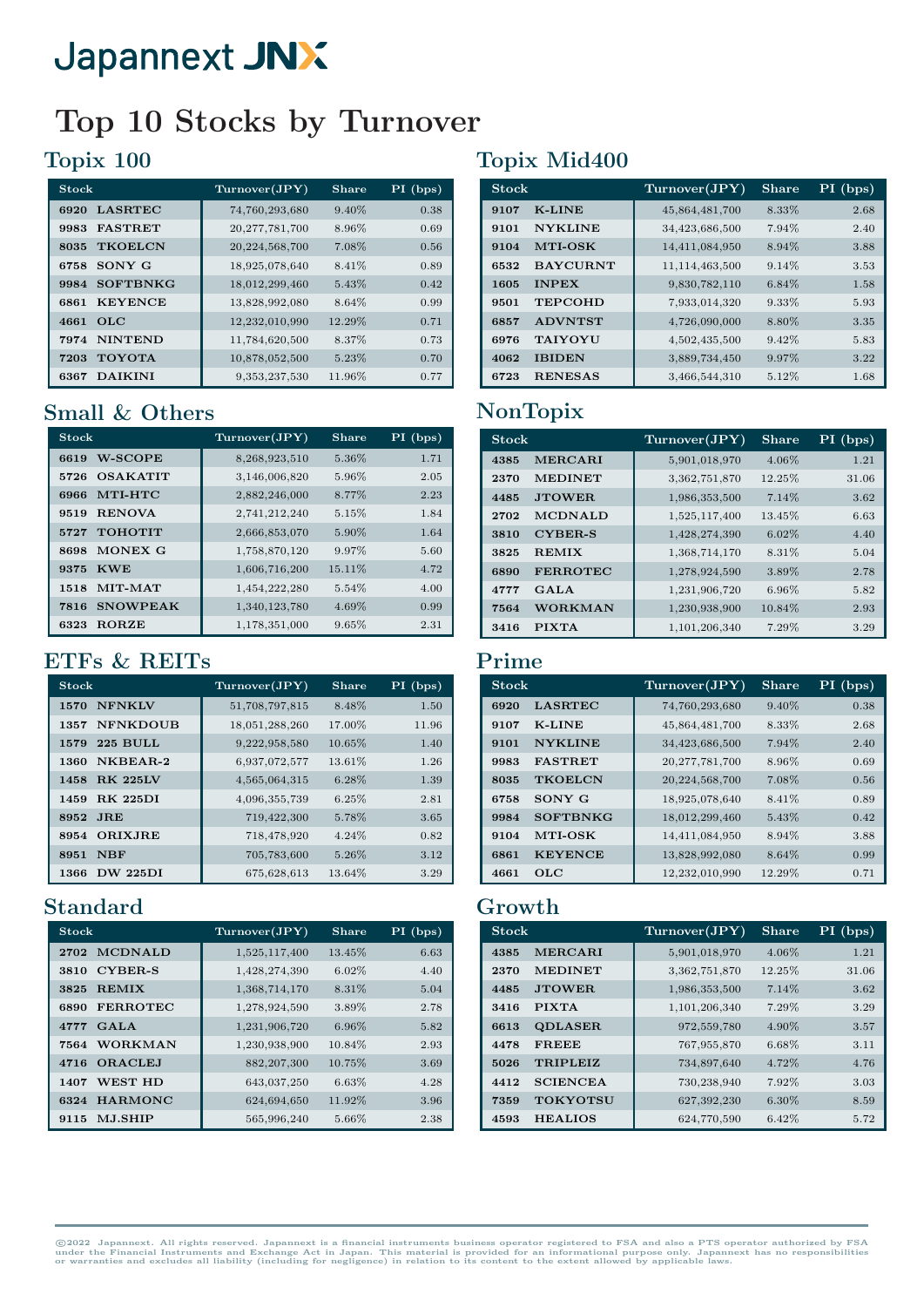## Top 10 Stocks by Market Share

## Topix 100

| <b>Stock</b>            | <b>Share</b> | Turnover(JPY)  | $PI$ (bps) |
|-------------------------|--------------|----------------|------------|
| $_{\rm OLC}$<br>4661    | 12.29%       | 12,232,010,990 | 0.71       |
| <b>NITORIHD</b><br>9843 | 12.07%       | 2,940,301,760  | 0.98       |
| <b>DAIKINI</b><br>6367  | 11.96%       | 9,353,237,530  | 0.77       |
| <b>FUJITSU</b><br>6702  | 11.30%       | 5,501,952,690  | 0.89       |
| <b>JR. CENT</b><br>9022 | 11.17%       | 5,256,969,290  | 0.70       |
| SMC<br>6273             | 10.75%       | 5,219,584,200  | 1.35       |
| <b>SHIMANO</b><br>7309  | 10.18%       | 2,251,266,030  | 0.83       |
| <b>BANNAMHD</b><br>7832 | 9.83%        | 2,020,506,000  | 1.08       |
| <b>LASRTEC</b><br>6920  | $9.40\%$     | 74,760,293,680 | 0.38       |
| <b>SECOM</b><br>9735    | 9.33%        | 2,104,755,020  | 1.72       |

## Small & Others

| <b>Stock</b>             | <b>Share</b> | Turnover(JPY) | PI (bps) |
|--------------------------|--------------|---------------|----------|
| <b>LAND</b><br>8918      | 60.31%       | 106,403,130   | 492.39   |
| 9412 SKYPER J            | 17.42%       | 328,646,770   | 6.90     |
| <b>KWE</b><br>9375       | 15.11%       | 1,606,716,200 | 4.72     |
| <b>JVCKW</b><br>6632     | 14.16%       | 125,875,460   | 16.78    |
| NP-PARK<br>2353          | 14.00%       | 103,171,460   | 21.35    |
| <b>NSTEELTR.</b><br>9810 | 13.64%       | 292,307,900   | 5.96     |
| <b>MOSFOOD</b><br>8153   | 13.34%       | 103,439,300   | 4.88     |
| <b>SENSHUE</b><br>9824   | 13.12%       | 187,330,300   | 3.96     |
| <b>T-ELDEV</b><br>2760   | 12.76%       | 168,797,700   | 5.55     |
| <b>KOTBKISP</b><br>2222  | 12.66%       | 472,421,100   | 4.47     |

## ETFs & REITs

| <b>Stock</b>            | Share    | Turnover(JPY)  | PI (bps) |
|-------------------------|----------|----------------|----------|
| <b>NFNKDOUB</b><br>1357 | 17.00%   | 18,051,288,260 | 11.96    |
| <b>DW 225DI</b><br>1366 | 13.64\%  | 675,628,613    | 3.29     |
| NKBEAR-2<br>1360        | 13.61%   | 6,937,072,577  | 1.26     |
| JHR.<br>8985            | 12.20%   | 356,209,690    | 4.84     |
| <b>225 BULL</b><br>1579 | 10.65%   | 9,222,958,580  | 1.40     |
| <b>NP REIT</b><br>3296  | 9.92%    | 200,198,050    | 3.55     |
| <b>STARASIA</b><br>3468 | 9.87%    | 118,951,610    | 3.60     |
| <b>RENEWABL</b><br>9283 | 9.74%    | 155,025,300    | 2.94     |
| <b>SEKSUIHR</b><br>3309 | 9.62%    | 346,109,020    | 3.19     |
| <b>MITSUILP</b><br>3471 | $9.42\%$ | 302,292,000    | 3.88     |

## Standard

| <b>Stock</b>            | Share  | Turnover(JPY) | $PI$ (bps) |
|-------------------------|--------|---------------|------------|
| LAND<br>8918            | 60.31% | 106,403,130   | 492.39     |
| <b>MCDNALD</b><br>2702  | 13.45% | 1,525,117,400 | 6.63       |
| <b>KOZOSUSI</b><br>9973 | 13.35% | 121,348,140   | 83.44      |
| <b>ACOM</b><br>8572     | 12.79% | 321,843,920   | 11.11      |
| <b>HARMONC</b><br>6324  | 11.92% | 624,694,650   | 3.96       |
| <b>SEPTENHD</b><br>4293 | 11.21% | 236,361,000   | 4.93       |
| <b>WORKMAN</b><br>7564  | 10.84% | 1,230,938,900 | 2.93       |
| <b>ORACLEJ</b><br>4716  | 10.75% | 882, 207, 300 | 3.69       |
| <b>FURUYAMT</b><br>7826 | 10.03% | 303,189,100   | 2.17       |
| <b>CHIYODA</b><br>6366  | 9.94%  | 366,308,510   | 6.03       |

## Topix Mid400

| <b>Stock</b> |                 | Share  | Turnover(JPY) | $PI$ (bps) |
|--------------|-----------------|--------|---------------|------------|
| 6465         | <b>HOSIZAKI</b> | 16.16% | 935,844,400   | 4.51       |
| 6417         | <b>SANKYOP</b>  | 14.09% | 540,336,850   | 4.24       |
| 6134         | <b>FUJICORP</b> | 13.11% | 341, 431, 140 | 2.09       |
| 8572         | <b>ACOM</b>     | 12.79% | 321,843,920   | 11.11      |
| 8331         | <b>CHIBABK</b>  | 11.79% | 878,690,660   | 5.01       |
| 9602         | <b>TOHO MV</b>  | 11.72% | 762,917,900   | 6.19       |
| 6472         | <b>NTN</b>      | 11.48% | 1,101,303,940 | 11.99      |
| 7167         | <b>MEBUKIFG</b> | 11.42% | 563,054,550   | 14.21      |
| 8410         | <b>SEVEN BK</b> | 11.31% | 347,040,540   | 15.93      |
| 3941         | <b>RENGO</b>    | 11.30% | 435,271,620   | 4.12       |

## NonTopix

| <b>Stock</b> |                 | <b>Share</b> | Turnover(JPY) | PI (bps) |
|--------------|-----------------|--------------|---------------|----------|
| 4591         | <b>RIBOMIC</b>  | 25.89%       | 229,749,250   | 13.13    |
| 2702         | <b>MCDNALD</b>  | 13.45%       | 1,525,117,400 | 6.63     |
| 9973         | <b>KOZOSUSI</b> | 13.35%       | 121,348,140   | 83.44    |
| 2370         | <b>MEDINET</b>  | 12.25%       | 3,362,751,870 | 31.06    |
| 6324         | <b>HARMONC</b>  | 11.92%       | 624,694,650   | 3.96     |
| 4293         | <b>SEPTENHD</b> | 11.21%       | 236,361,000   | 4.93     |
| 7066         | <b>PEERS</b>    | 11.08%       | 179, 437, 740 | 3.38     |
| 4480         | <b>MEDLEY</b>   | 10.93%       | 399,046,590   | 1.49     |
| 7564         | <b>WORKMAN</b>  | 10.84%       | 1,230,938,900 | 2.93     |
| 7373         | <b>AIDMA HD</b> | 10.67%       | 148,003,420   | 2.09     |

### Prime

| <b>Stock</b> |                  | <b>Share</b> | Turnover(JPY) | $PI$ (bps) |
|--------------|------------------|--------------|---------------|------------|
| 9412         | <b>SKYPER J</b>  | 17.42%       | 328,646,770   | 6.90       |
| 6465         | <b>HOSIZAKI</b>  | 16.16%       | 935,844,400   | 4.51       |
| 9375         | <b>KWE</b>       | 15.11%       | 1,606,716,200 | 4.72       |
| 6632         | <b>JVCKW</b>     | 14.16%       | 125,875,460   | 16.78      |
| 6417         | <b>SANKYOP</b>   | 14.09%       | 540,336,850   | 4.24       |
| 2353         | NP-PARK          | 14.00%       | 103,171,460   | 21.35      |
| 9810         | <b>NSTEELTR.</b> | 13.64%       | 292,307,900   | 5.96       |
| 8153         | <b>MOSFOOD</b>   | 13.34%       | 103,439,300   | 4.88       |
| 9824         | <b>SENSHUE</b>   | 13.12%       | 187,330,300   | 3.96       |
| 6134         | <b>FUJICORP</b>  | 13.11%       | 341, 431, 140 | 2.09       |

## Growth

| <b>Stock</b> |                 | <b>Share</b> | Turnover(JPY) | $PI$ (bps) |
|--------------|-----------------|--------------|---------------|------------|
| 4591         | <b>RIBOMIC</b>  | 25.89%       | 229,749,250   | 13.13      |
| 2370         | <b>MEDINET</b>  | 12.25%       | 3,362,751,870 | 31.06      |
| 7066         | <b>PEERS</b>    | 11.08%       | 179, 437, 740 | 3.38       |
| 4480         | <b>MEDLEY</b>   | 10.93%       | 399,046,590   | 1.49       |
| 7373         | <b>AIDMA HD</b> | 10.67%       | 148,003,420   | 2.09       |
| 7080         | <b>SPORTSFI</b> | 10.26%       | 118,350,600   | 2.84       |
| 6521         | <b>OXIDE</b>    | 9.85%        | 130,953,700   | 4.45       |
| 7063         | <b>BIRDMAN</b>  | 9.67%        | 179,915,560   | 1.82       |
| 6069         | <b>TRENDERS</b> | 9.66%        | 186,547,890   | 6.30       |
| 4194         | <b>VISIONAL</b> | 9.24%        | 541,205,800   | 4.70       |